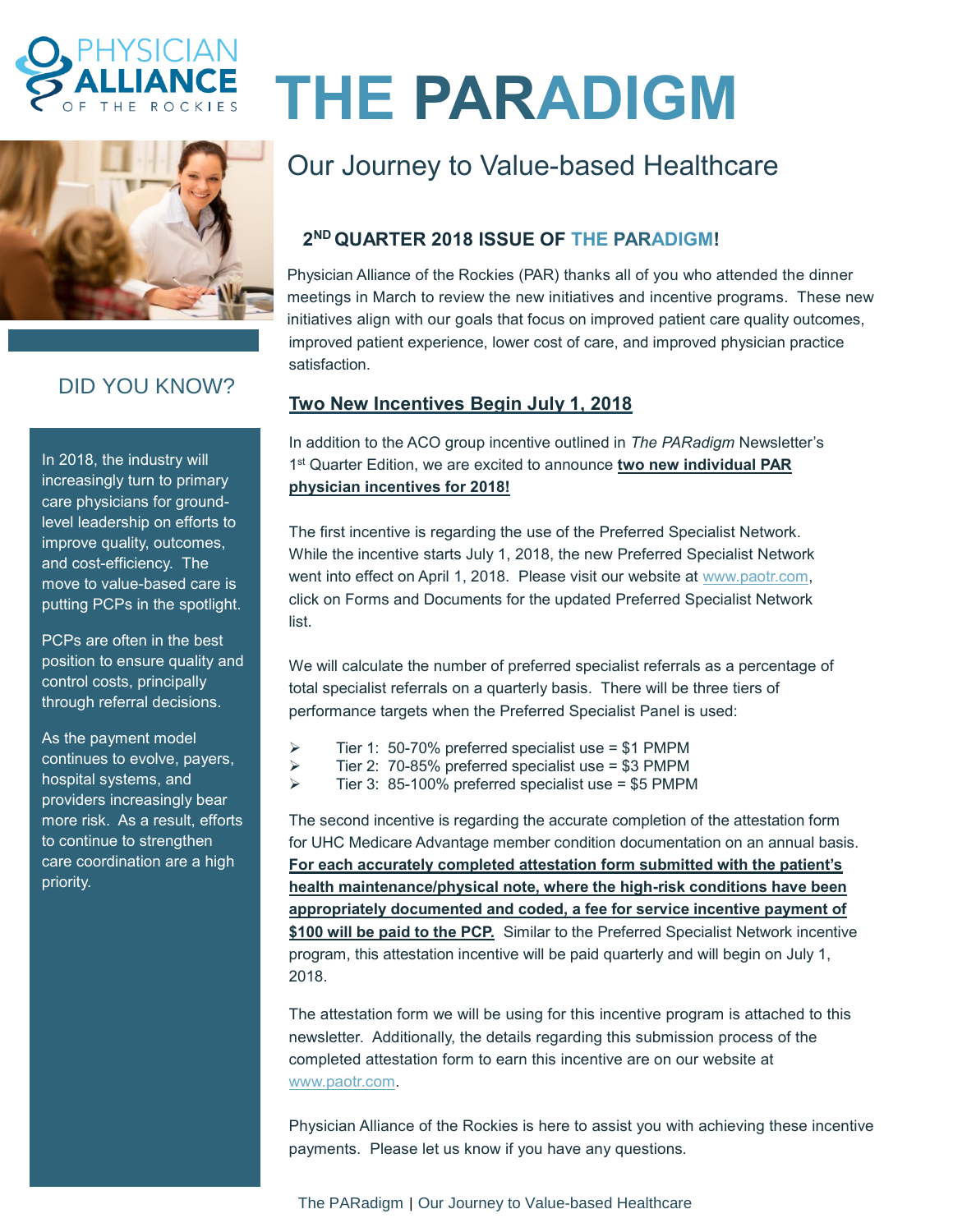#### **Preferred Specialist Panel Referral Procedure Effective April 1, 2018**

An auto-approval procedure for any referral to one of the PAR preferred specialists has been established, which allows for a more streamlined process for the patient and the practice.

The following is the process we are utilizing for required specialist referrals:

- $\triangleright$  Auto-approval for a referral to a PAR preferred specialist that is submitted using the Portal will be instant, while fax submissions could take 2-3 days. Up to six visits in six months will be approved.
- $\triangleright$  For referrals to a UnitedHealthcare contracted specialist, not designated as a PAR preferred specialist, the new process will require a pre-approved referral before the patient can be seen by the UHC contracted specialist. Up to three visits in three months will be approved.
- $\triangleright$  The current process for UnitedHealthcare non-contracted specialist referrals that require a pre-approval referral, will remain the same

#### **Prior Authorization Changes Effective April 1, 2018**

PAR has enhanced its prior authorization list now requiring approval for procedures such as colonoscopies, sleep studies, and epidural steroid injections (ESI) to name a few. We utilize evidence-based medicine guidelines and criteria to advise providers regarding the appropriate setting and level of service for procedures. To determine what currently requires prior authorization, the entire updated prior authorization list is on our website at [www.paotr.com](http://www.paotr.com/) under Forms and Documents.

#### **Focus on Colonoscopy Surveillance Guidelines**

Determining the optimal timing of follow up colonoscopy after a polyp resection should be easy, right? The GI consultant either has it documented in the original report or bases it on the pathology findings. Unfortunately, our GI colleagues are not consistent in making guideline-based recommendations and are frequently inaccurate regarding a family member's history of high risk polyps (or no information was sought). It has been estimated that approximately 30% of colonoscopy testing in the United States is either done too early or inappropriately all together. This is unfortunate considering the relative invasiveness and discomfort that most patients feel in undergoing colonoscopy exams.

While there are some slightly differing recommendations for interval follow up across professional societies, we have compiled a best practice aggregate to apply for our patients. This guideline has been reviewed and endorsed by all the major GI groups in the Denver area. Despite their agreement with these guidelines, it is still necessary for the PCP to obtain pathology reports and make sure that the patient is on an optimal screening path. A few common areas of "misuse" of the guidelines:

- $\triangleright$  Recommending 5 year follow up after 1-2 small (<10mm) tubular adenomas or any hyperplastic polyp
- $\triangleright$  Categorizing a patient as high risk based on a personal history (of any polyp) or due to family history—this should be based on a history of colon cancer or documented high risk adenoma (>10mm) in a first degree relative under age 60 or two first degree relatives at any age
- ➢ Screening beyond age 75—this should not be done unless the previous colonoscopy had a high-risk adenoma. In selected very healthy patients this can be considered at the 7-10 year interval after the previous scope had 1-2 small adenomas

Our medical management team has started reviewing colonoscopy prior authorization requests effective 4/1/18. Now is the perfect time for you to become familiar with the surveillance guidelines that we are using. To reduce the frustration of making one recommendation in the exam room, only to have to update the patient to the appropriate intervals after utilization review, please keep a copy of these guidelines in all your patient exam rooms.